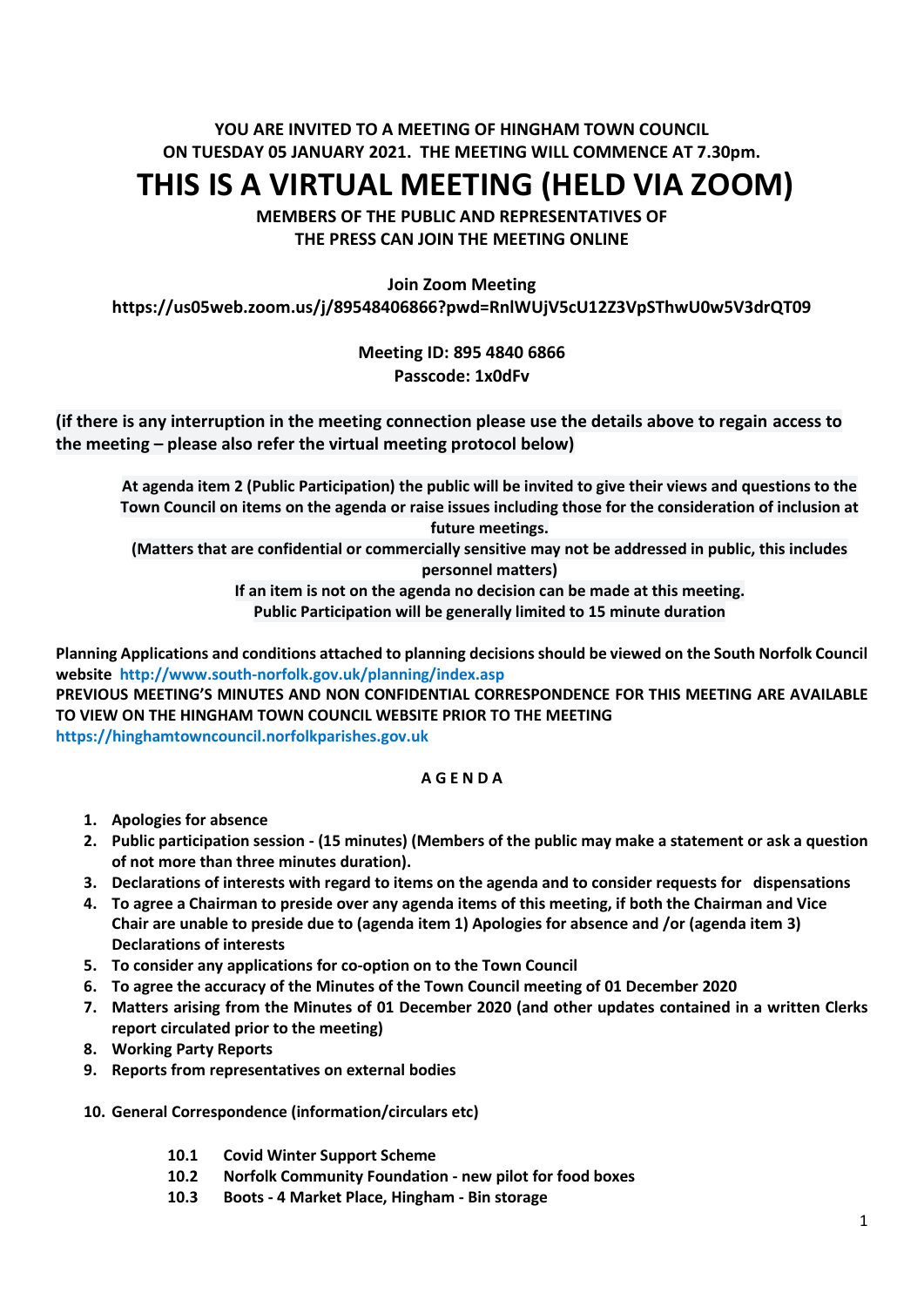- **10.4 NorfolkALC Wellbeing - Vaccination Centre Update**
- **10.5 Norfolk County Council - Council services make changes for Tier 4 restrictions**
- **11. Correspondence (not for public inspection) as addressed directly to Hingham Town Council (from residents etc.)**
	- **11.1 Hingham Road Safety Campaign Team response to the draft minutes of 3rd November meeting of Hingham Town Council**
	- **11.2 Parking issues – Fairland**
- **12. To discuss and agree any required responses/actions in relation to any item(s) of correspondence**
- **13. District Councillor's report**
- **14. County Councillor's report**

#### **15. Planning Decisions**

- 15.1 2020/2297- Discharge condition 3 of listed building consent 2020/1677 Door details 3 Hardingham Street Hingham NR9 4JB - Approved
- 15.2 2020/2133 Discharge of conditions 3 from 2020/1584 Doors, windows and timber cladding. Pearces Farm Seamere Road Hingham Norfolk NR9 4LP - Approved
- 15.3 2020/2120 Single storey side extension, including alterations to rear 'lean-to' roof to flat roof Mistletoe Cottage 4 Pitts Square Hingham NR9 4LD – Approval with conditions
- 15.4 2020/2134 Discharge of condition 3 from 2020/1585 Doors, windows and timber cladding. Pearces Farm Seamere Road Hingham Norfolk NR9 4LP - Approved
- 15.5 2020/2029 Proposed two storey side extension, single storey rear extension and internal alterations. 23 Hall Moor Road Hingham Norfolk NR9 4LB – Approval with conditions
- 15.6 2020/1948 Notification for Prior Approval for a proposed change of use and associated building works of an agricultural building to a dwellinghouse (QA and QB) Agricultural Building On Land North Of Seamere Road Hingham Norfolk - Approved
- 15.7 2020/1921 Part rebuild and extend boundary wall, new front gate, replacement front door and Internal alterations including new coving (part retrospective), new wood panelling and doors. 8 The Fairland Hingham NR9 4HN – Approval with conditions
- 15.8 2020/1923 & 2020/1922- Proposed extension to existing garage 18 Bond Street Hingham Norfolk NR9 4HA – Approval with conditions

#### **16. Planning Applications (as notified by SNC for consultation)** None at time of publishing the agenda

- 17. *(other planning applications where the Town Council is not a consultee for information only)* 
	- *17.1 2020/2353- Non material amendment to 2020/1691 - amendment to the internal layout to include a external door and reduction in size of the immediate window adjacent on south facing elevation Open for comment icon - AC Bacon Engineering 61 Norwich Road Hingham Norfolk NR9 4LS*
	- *17.2 2020/2297- Discharge condition 3 of listed building consent 2020/1677 - Door details 3 Hardingham Street Hingham NR9 4JB*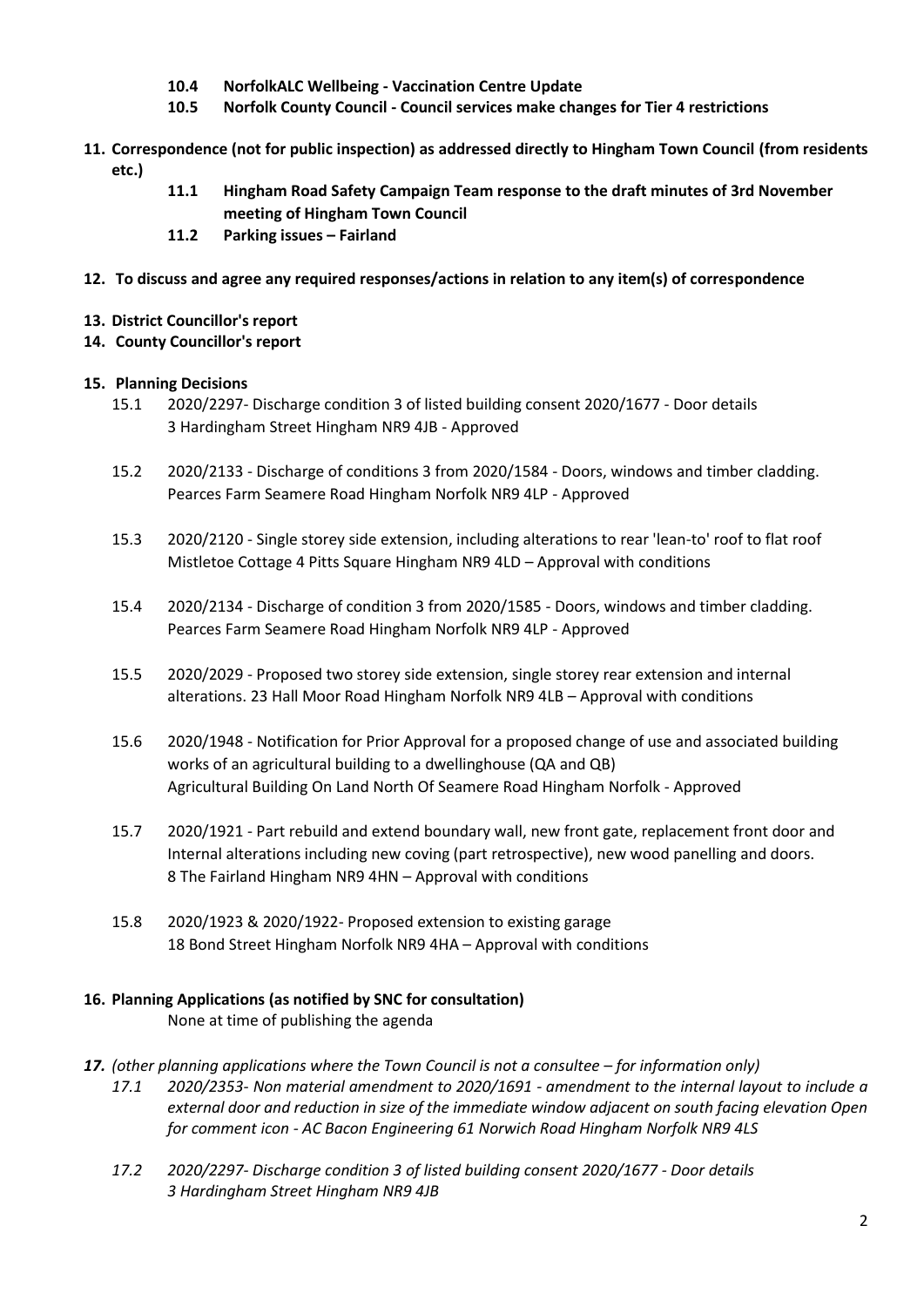#### **(ITEM 18 – 23 FINANCE)**

- **18. Proposal to pay Norfolk Citizens Advice a donation of £600 as per the 2020/21 budget allocation (as noted by the Council in December 2019)**
- **19. To approve Accounts for Payment (as below and any additional invoices received)**

| <b>ACCOUNTS FOR PAYMENT 05 JAN 2020</b> |                                 |                                 | <b>VAT</b> |
|-----------------------------------------|---------------------------------|---------------------------------|------------|
|                                         |                                 |                                 |            |
| <b>TOTAL</b>                            | <b>PAYEE</b>                    | <b>DETAILS</b>                  |            |
| £1,064.91                               | staff                           | <b>WAGES</b>                    |            |
| £962.46                                 | staff                           | <b>WAGES</b>                    |            |
| £80.82                                  | <b>NEST</b>                     | <b>PENSION</b>                  |            |
| £1,181.76                               | <b>HMRC</b>                     | <b>TAX/NI</b>                   |            |
| £240.00                                 | <b>COZENS (UK) LTD</b>          | <b>STREET LIGHT MAINTENANCE</b> | £40.00     |
| £666.12                                 | <b>E-ON</b>                     | <b>STREET LIGHT ENERGY</b>      | £111.02    |
| £20.21                                  | <b>ANGLIAN WATER BUSINESS</b>   | <b>FAIRLAND STANDPIPE</b>       |            |
| £11.85                                  | <b>ANGLIAN WATER BUSINESS</b>   | <b>CEMETERY</b>                 |            |
| £171.99                                 | <b>ANGLIAN WATER BUSINESS</b>   | <b>TOILETS</b>                  |            |
| £166.00                                 | <b>SLCC</b>                     | <b>MEMBERSHIP</b>               |            |
| £3,026.65                               | <b>TTSR LTD</b>                 | <b>GRASS CUTTING CONTRACT</b>   | £504.45    |
| £462.00                                 | <b>RAVENCROFT TREE SERVICES</b> | <b>TREE SURVEY</b>              | £77.00     |
| £100.04                                 | J.S                             | <b>CLEANING HOLIDAY COVER</b>   |            |
| £116.96                                 | <b>EDF ENGERGY</b>              | <b>TOILETS</b>                  |            |
| £812.40                                 | <b>UK POWER NETWORK</b>         | <b>RECONNECTION OF</b>          | £135.40    |
|                                         |                                 | <b>REPLACEMENT COLUMN</b>       |            |
| £600.00                                 | <b>NORFOLK CITIZENS ADVICE</b>  | <b>DONATION</b>                 |            |
| £9,684.17                               | <b>TOTAL</b>                    | <b>TOTAL VAT</b>                | £867.87    |
|                                         |                                 |                                 |            |

- **20. To discuss if a Zoom subscription is required and agree action and associated budget requirement (if Zoom subscription is to be purchased)**
- **21. Proposal to increase the budget figure for grants to allow for greater support (where permitted) of voluntary organisations providing a service/benefit to Hingham residents.**
- **22. To discuss and agree the budget for 2021/2022.**
- **23. To discuss and agree the parish precept for 2021/22**

**24. To receive and discuss the information from Norfolk County Council regarding Hingham Library**

Alison Doe Town Clerk 30 December 2020 Additional correspondence and planning applications may also be considered at the meeting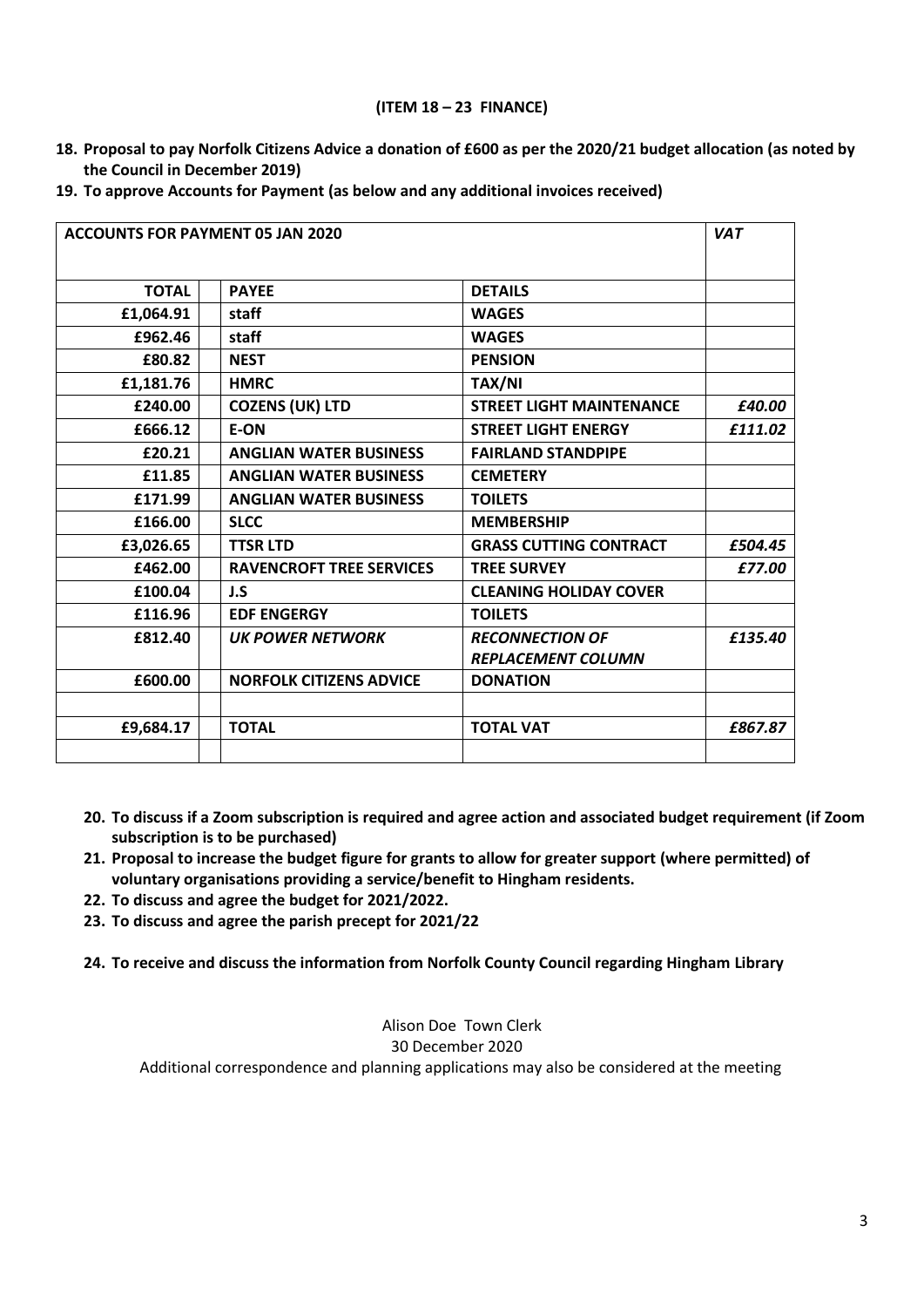## **Virtual/Remote Meetings Protocol**

LAPCP Regulations 2020 Part 2 Reg 5 (2) (3) & (4

**Members(including members of the public) in remote attendance attends the meeting at any time if all of the conditions in subsection are satisfied:**

**(a) to hear, and where practicable see, and be so heard and, where practicable, be seen by, the other members in attendance,**

**(b) to hear, and where practicable see, and be so heard and, where practicable, be seen by, any members of the public entitled to attend the meeting in order to exercise a right to speak at the meeting, and**

**(c) to be so heard and, where practicable, be seen by any other members of the public attending the meeting.**

The Chair to remind everyone to be respectful and courteous to each other, Councillors and staff to act with professionalism

All attendees are requested to be located where there is minimal background noise and visual disturbance

Roll call to be taken at the beginning of the meeting to determine those Councillors present for those who do not have a video link

All attendees (Councillors, staff and the public) are requested to mute their device when they are not speaking

Councillors to use video link if possible

Councillors wishing to speak are requested to clearly raise their hand

Public wishing to speak during public participation session please raise a hand (if using video link) or give a clear audible signal to the Chairman

Please do not use the "chat" function

Councillors to state their name when they are speaking for those who do not have a video link

Votes taken to be read back to ensure everyone's vote is recorded accurately

If Councillors are intending to participate but are unable to access the meeting, they must email the Clerk to advise. If the Councillors are still unable to access the meeting for it's duration, then it will be taken that apologies have been given

Participants of the meeting who lose connection during the meeting and are unable to regain access to the meeting will be deemed as having left the meeting. In this case Councillors will be unable to cast a vote on any remaining agenda items

For agenda items of a confidential nature which are to be discussed without the public present, all members of the public will be removed from the meeting. Councillors and staff must ensure that the item can be discussed in an environment where confidentiality is maintained